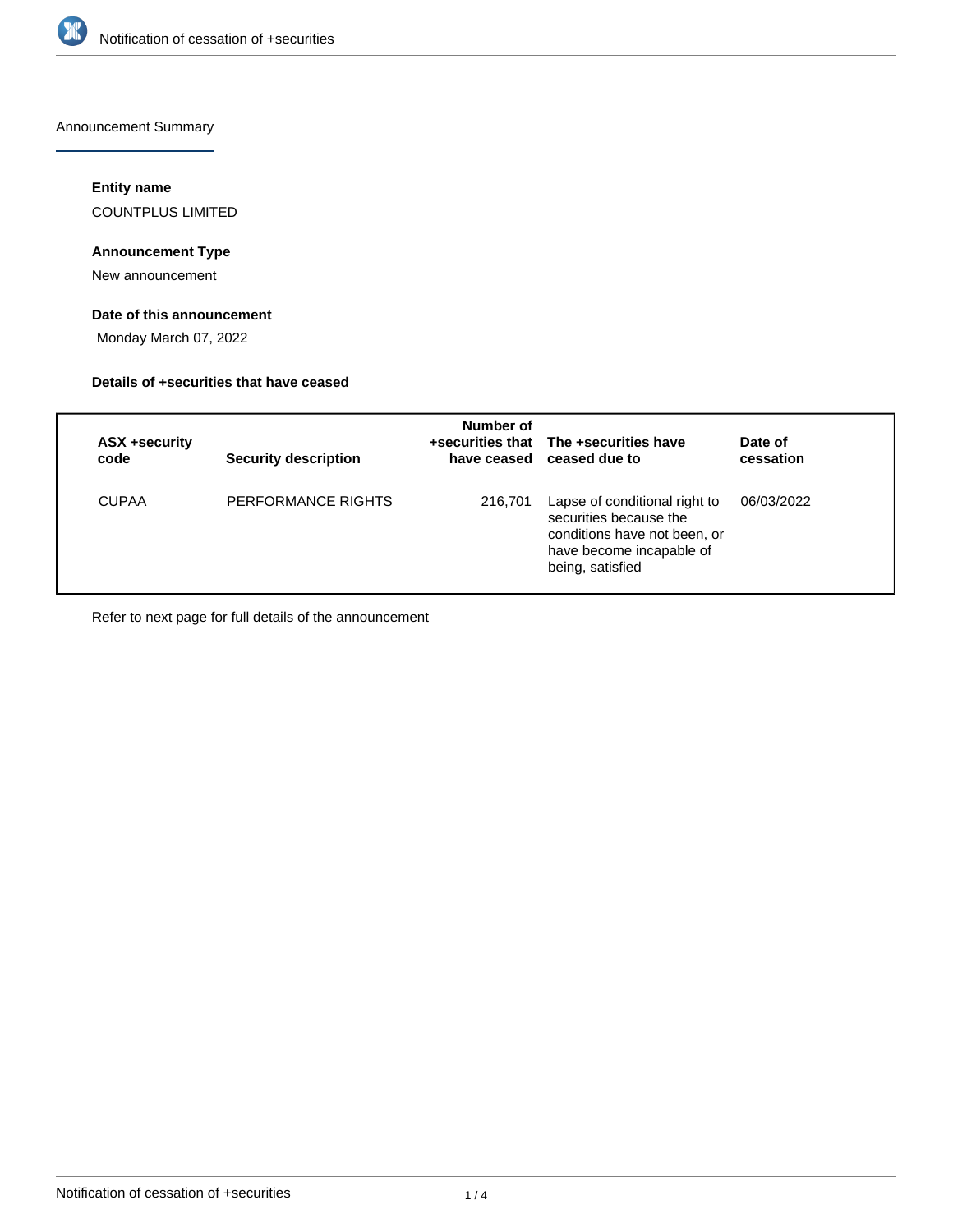

Part 1 - Announcement Details

### **1.1 Name of +Entity**

COUNTPLUS LIMITED

We (the entity named above) provide the following information about our issued capital.

**1.2 Registered Number Type** ABN

**Registration Number** 11126990832

**1.3 ASX issuer code CUP** 

**1.4 The announcement is** New announcement

## **1.5 Date of this announcement**

7/3/2022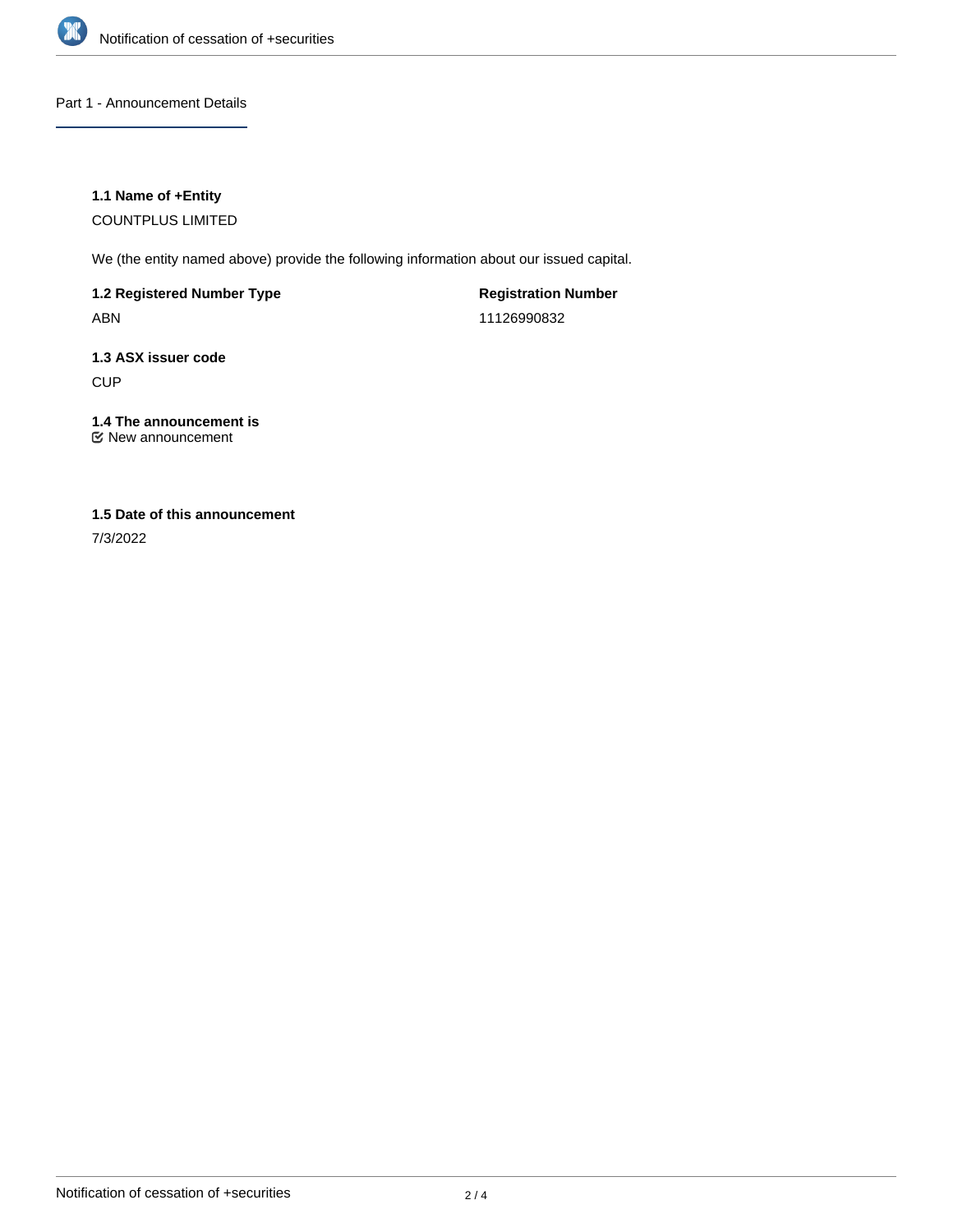

#### Part 2 - Details of +equity securities or +debt securities that have ceased

### **ASX +Security Code and Description**

CUPAA : PERFORMANCE RIGHTS

#### **Unquoted +equity securities that have ceased**

**Number of securities that have ceased**

216,701

#### **Reason for cessation**

Lapse of conditional right to securities because the conditions have not been, or have become incapable of being, satisfied

**Date of cessation**

**Is the entity paying any consideration for the cessation?** No

6/3/2022

### **Any other information the entity wishes to notify to ASX about the cessation?**

Lapse of performance rights as per the Vesting Conditions of former KMP - Graham McGeagh.